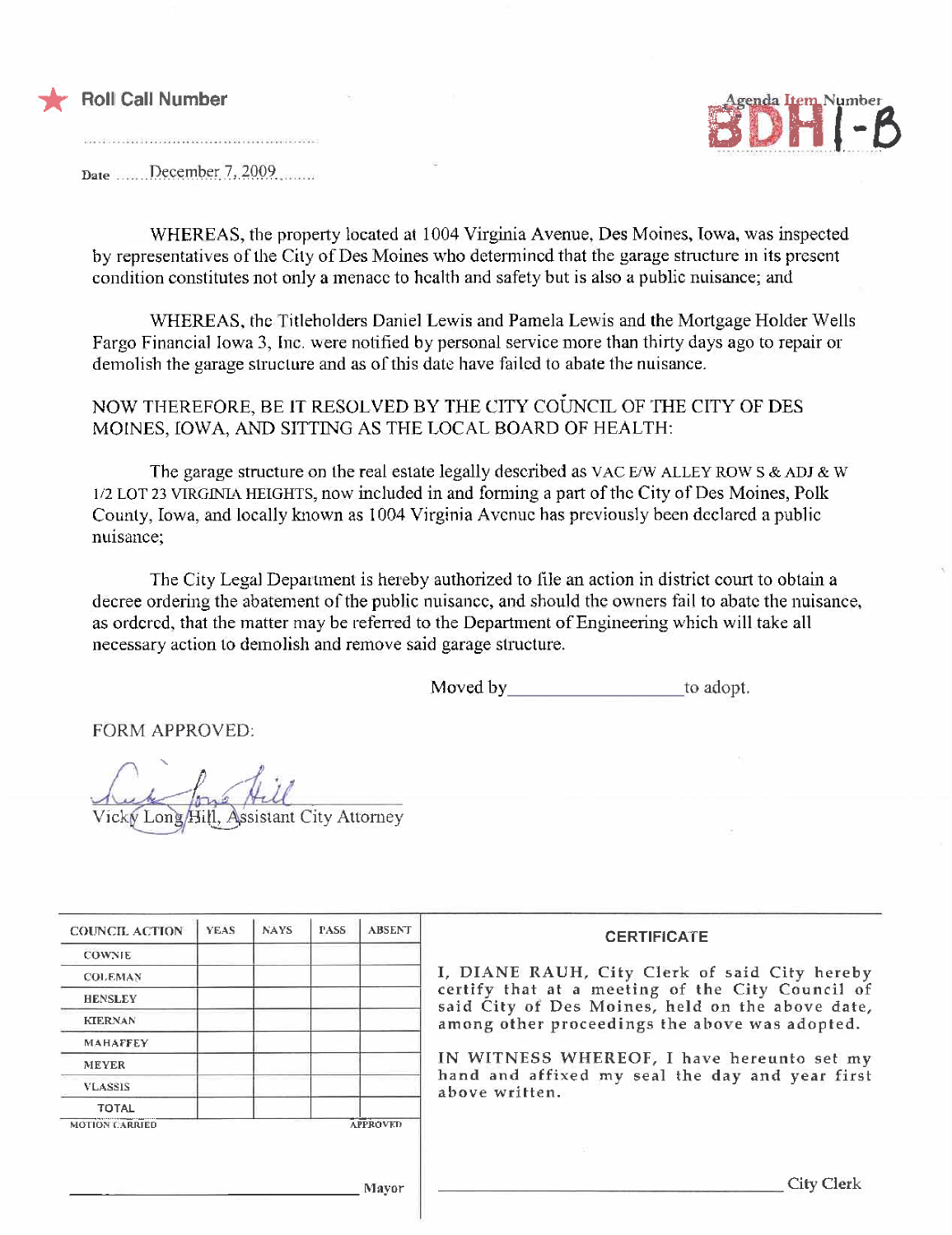

## PUBLIC NUISANCE NOTICE OF INSPECTON NEIGHBORHOOD INSPECTON DIVISION COMMUNITY DEVELOPMENT DEPARTMENT



#### DATE OF NOTICE: October 21, 2009 DATE OF INSPECTON: July 30, 2009

CASE NUMBER: COD2009-05494

PROPERTY ADDRESS: 1004 VIRGINIA AVE

LEGAL DESCRIPTION: VAC E/W ALLEY ROW S & ADJ & W 1/2 LOT 23 VIRGINIA HEIGHTS

DANIEL LEWIS & PAMELA LEWIS Title Holder 440 PENNSYLVANIA ST CARUSLE IA S0047

WELLS FARGO FINANCIAL IOWA 3, INC. Mortgage Holder CORPORATION SER.COMP.REG.AGENT 729 INS EXCHG BLDG DES MOINES 1A 50309

An inspection of the referenced property was conducted for its conformance to the Municipal Code of the City of Des Moines. It has been determined from that inspection that the dwelling currently constitutes not only a menace to health and safety, but is also a public nuisance. Accordingly, the dwellng will be placarded as unfit for human habitation pursuant to the Municipal Code of the City of Des Moines and the Code of Iowa,

If not ocupied at the present time, the dwelling is to remain vacant and unoccupied until occupancy is authorized by this offce. If the dwelling is occupied, it must be vacated immediately. If procedures to vacate the premises are not undertaken immediately upon receipt of this notice, and in no case later than seven (7) days, the City wil issue a Municipal Infraction in accordance with Section 60-304 and 60-306 pursuant to the Municipal code of the City of Des Moines. Additionally, if the property had a Certificate of Inspection, it is hereby revoked.

Attached is a listing of the violations existing on the date of the inspection and a recommendation as to the remedial action required to correct such violations. Failure to correct these violations will result in legal action. The violations noted must be correced within 30 days from the date of this notice. The violations noted must be corrected within 30 days from the date of this notice. Failure to correct these violations will result in a request to the City Council, sitting as the board of Health, to approve legal action. As a result of this public nuisance action there will be costs incurred by the City. Costs will be billed out when the nuisance has been abated. Failure to pay the costs will result in collection by assessment to the property or personal judgment.

#### ALL ELECTRICAL, MECHANICAL, PLUMBING, AND STRUCTURAL COMPONETS IN NEED OF REPLACEMENT OR REPAIR, ARE TO BE BROUGHT TO MINIMUM CODE REQUIREMENTS WITH NECESSARY PERMITS AS REQUIRED TO MEET CITY CODES,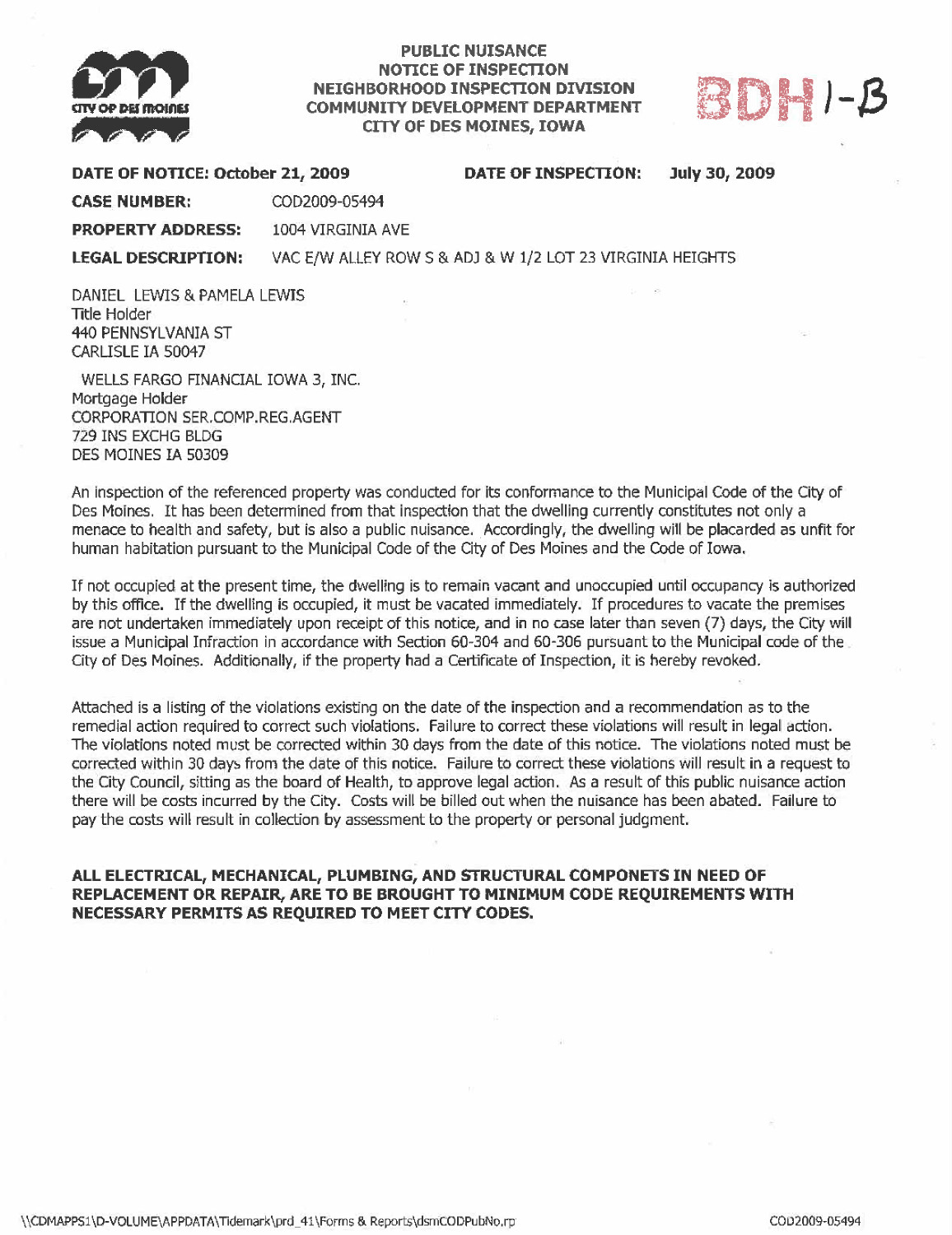Appropriate building permits may be required for those violations noted in the "Special Requirements" section on the notice. Should you have questions regarding permits, contact the Permit and Development Center at 283-4200. All work performed by a contractor or you must be completed in a workmanlike manner. If you plan to renovate the structure and it has been vacant for a period in excess of one year, there may be zoning issues, which will affect the proposed use of the structure and/or real estate. Please contact the Development Zoning Division at 283-4207 to determine what the legal use for the structure and/or the real estate is prior to commencement of any renovation.

If you believe the building is beyond repair and decide to remove it, all debris must be removed from the propert and the basement excavation if any, filted in the manner required by the City. You are encouraged to arrange for this demolition yourself; however a demolition permit must be obtained from the Building Department. In the event you are unable to arrange for demolition, you may sign a waiver voluntarily authorizing the City to do 50. However, the city may take a personal judgment against you for the costs of removaL.

If you no longer own the property, notify us in writing of the name, address, and telephone number of the new owner. A copy of the real estate contract or deed, if it has not been recorded at the Polk county Recorder's Office, shall likewise be furnished to the Neighborhood Inspection Division.

Should you have any questions, feel free to call. I can usually be reached between 8:00am and 9:00am, Monday through Friday.

Steve Jetter

(515) 237-1484<br> *Staven RC Titler*<br>
Nid Inspector 10/21/2009 MAILED BY: TSY

\\CDMAPPS1\D-VOLUME\APPDATA\Tidemark\prd\_41\Forms & Reports\dsmCODPubNo.rp COD COD COD COD2009-05494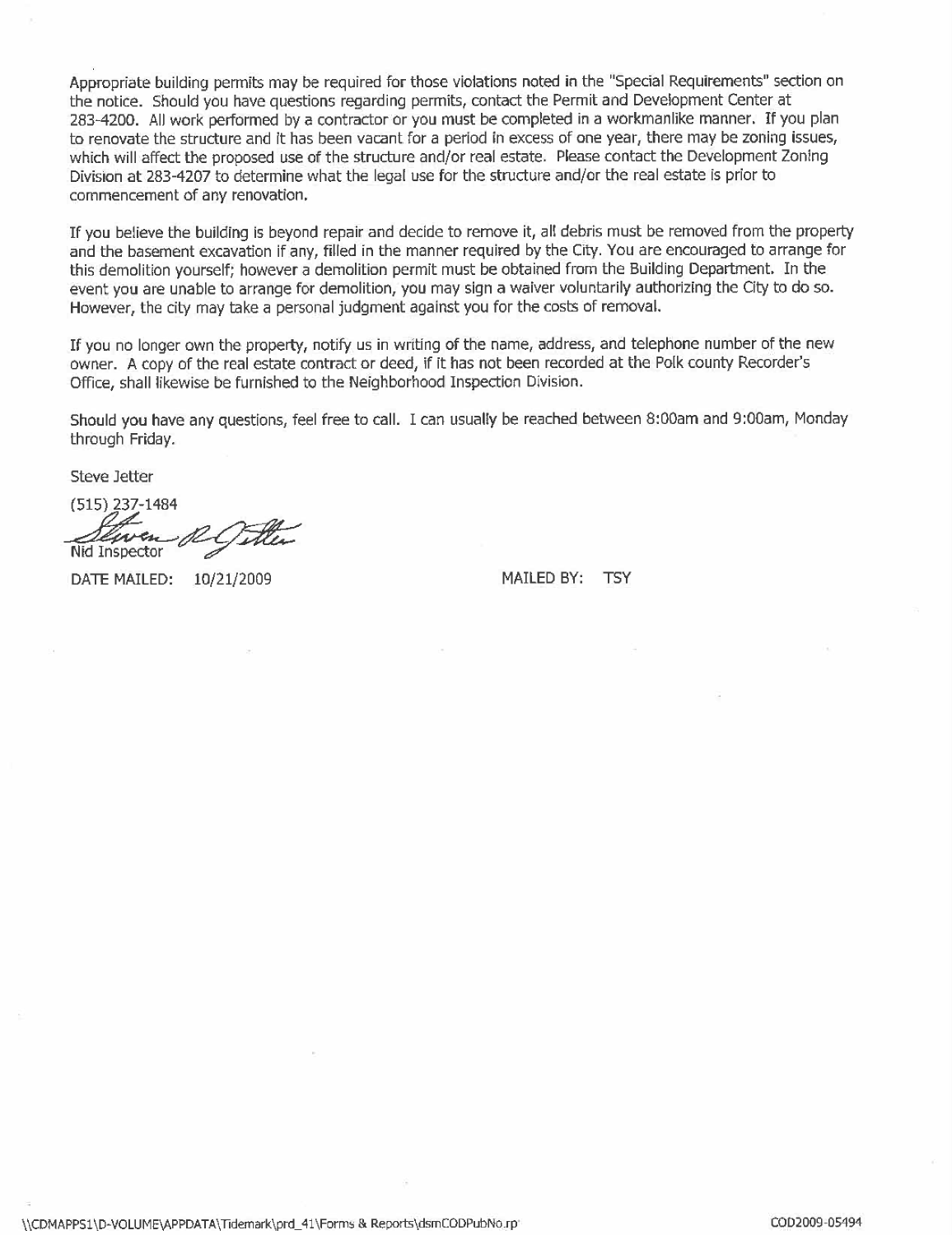

 $\frac{1}{10}$ 

# Areas that need attention: 1004 VIRGINIA AVE

| Component:                        | Roof                                            | Defect:          | <b>Structurally Unsound</b> |
|-----------------------------------|-------------------------------------------------|------------------|-----------------------------|
| <b>Requirement:</b>               | <b>Building Permit</b>                          | Location: Garage |                             |
| <b>Comments:</b>                  | Replace roof, rafters and sheeting.             |                  |                             |
|                                   |                                                 |                  |                             |
|                                   |                                                 |                  |                             |
| Component:<br><b>Requirement:</b> | <b>Exterior Walls</b><br><b>Building Permit</b> | Defect:          | Deteriorated                |
|                                   |                                                 | Location: Garage |                             |
| Comments:                         | Straighten and tuck point walls.                |                  |                             |
|                                   |                                                 |                  |                             |
|                                   |                                                 |                  |                             |
| Component:<br><b>Requirement:</b> | Shingles Flashing<br><b>Building Permit</b>     | Defect:          | In disrepair                |
|                                   |                                                 | Location: Garage |                             |
| <b>Comments:</b>                  | Replace shingles and flashing.                  |                  |                             |
|                                   |                                                 |                  |                             |
| <b>Component:</b>                 | Windows/Window Frames                           | Defect:          | Excessive rot               |
| Requirement:                      | <b>Building Permit</b>                          |                  |                             |
|                                   |                                                 | Location: Garage |                             |
| <b>Comments:</b>                  | Replace windows                                 |                  |                             |
|                                   |                                                 |                  |                             |
| Component:                        |                                                 | Defect:          |                             |
| <b>Requirement:</b>               |                                                 |                  |                             |
| <b>Comments:</b>                  |                                                 | Location:        |                             |
|                                   | UNABLE TO INSPECT INTERIOR                      |                  |                             |
|                                   |                                                 |                  |                             |

- 23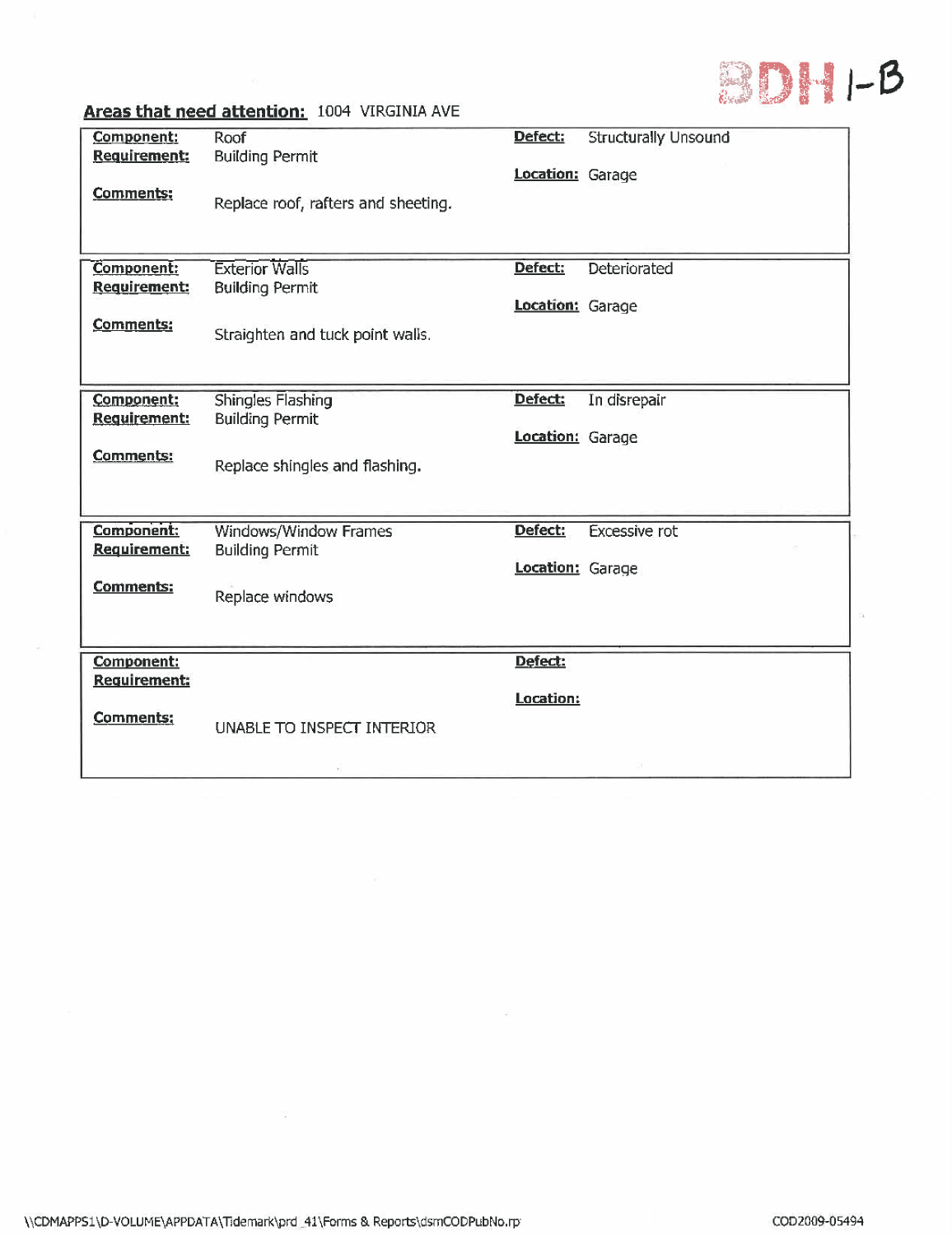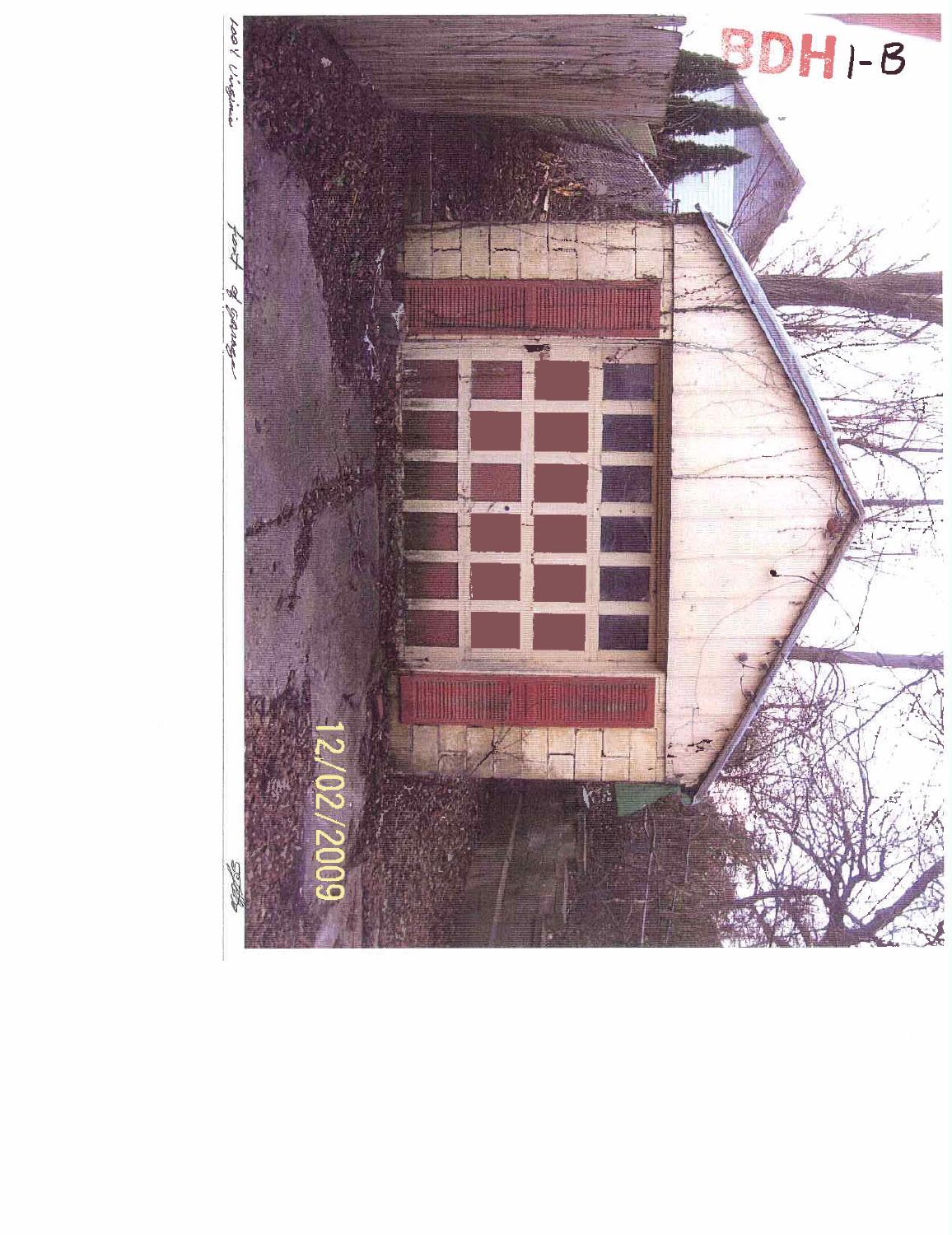